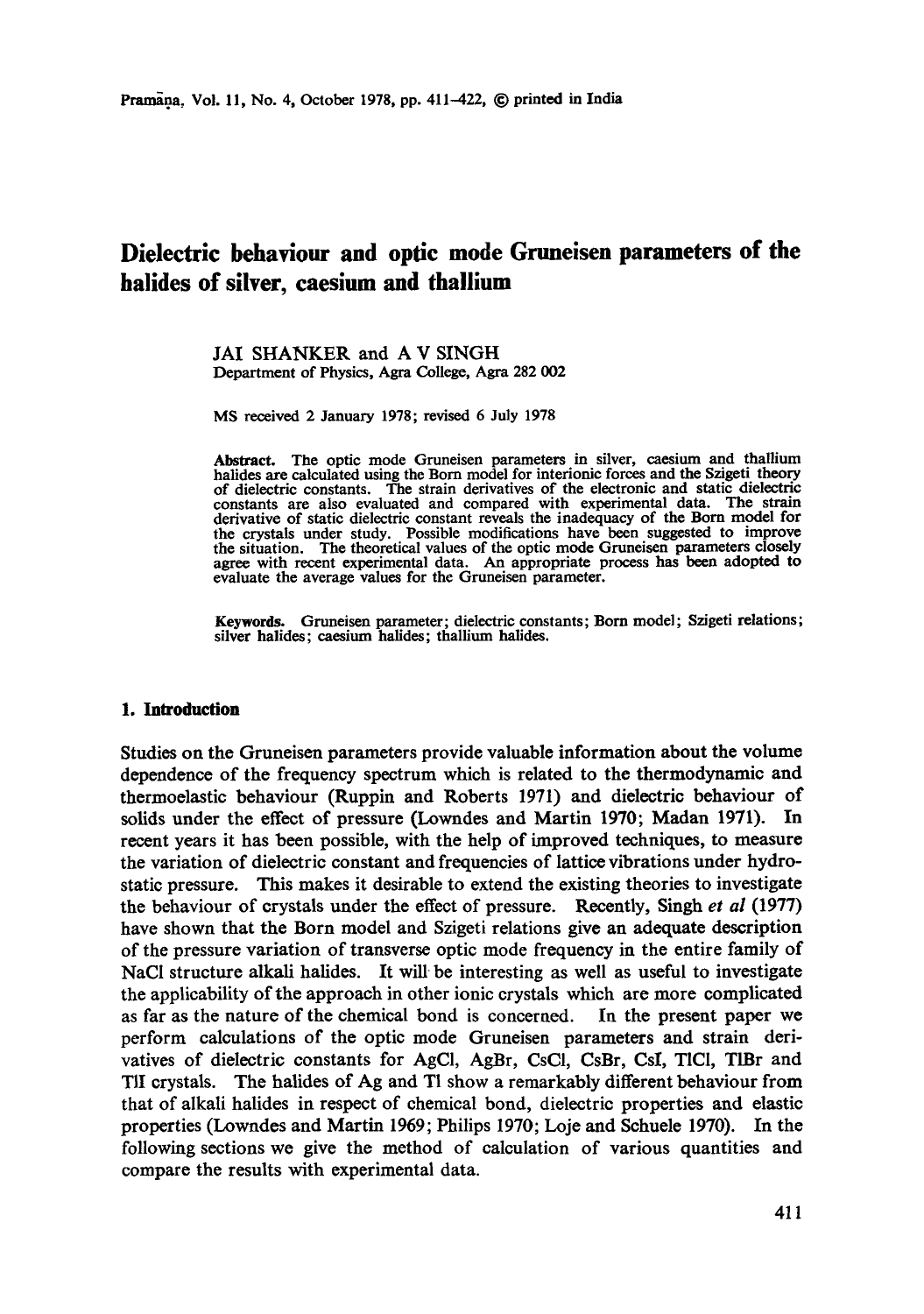## **2. Strain derivatives of electronic polarizability and electronic dielectric constant**

The strain derivatives of electronic polarizability in alkali halides have recently been calculated by Sharma *et al* (1976) following the energy level analysis performed by Ruffa (1963). It is evident from recent studies (Jai Shanker and Verma 1975; Jai Shanker and Agrawal 1976) that Ruffa's energy level analysis yields reasonable values of electronic polarizabilities of ions even in crystals other than alkali halides. It is therefore plausible to make use of this approach to evaluate the strain derivatives of electronic polarizabilities in the crystals under study. Following Sharma *et al*  (1976) we can write

$$
da_{+}/dr = -\left[2a_{f+}E_{f+}^{2}\right]/\left(E_{f+}eV_{M}\right)^{3} - \left(eV_{M}/r\right),\tag{1}
$$

*and* 

$$
da_-/dr = a_-/r_- \left[1 - (r_+/a_+) \left(da_+/dr\right)\right] \tag{2}
$$

where r is the interionic separation,  $a_+$  and  $a_-$  are the electronic polarizabilities and  $r_{+}$  and  $r_{-}$  are the radii of cation and anion respectively. The expression for the strain derivative of electronic or high frequency dielectric constant  $\epsilon_{\alpha}$  can be obtained from the Lorentz-Lorenz relation

$$
(\epsilon_{\infty} - 1)/(\epsilon_{\infty} + 2) = (4\pi/3V) a_{\infty}, \tag{3}
$$

which yields

$$
V\left(d\epsilon_{\infty}/dV\right) = -\left[(\epsilon_{\infty}-1)\left(\epsilon_{\infty}+2\right)\right]/3(1-\lambda),\tag{4}
$$

where  $\lambda$ , the strain polarizability parameter, is given by

$$
\lambda = (V/a_{\infty}) (da_{\infty}/dV). \tag{5}
$$

The electronic polarizability  $a_{\infty}$  can be expressed as the sum of the polarizabilities of individual ions (Tessman *et al* 1953)

$$
a_{\infty} = a_{+} + a_{-}.\tag{6}
$$

Since  $V=kr^3$  ( $k=2$  for NaCl structure and 1.54 for CsCl structure), we can write from  $(5)$  and  $(6)$ 

$$
\lambda = \frac{1}{3} \frac{r}{a_{\infty}} \left( \frac{da_{\infty}}{dr} \right) = \frac{1}{3} \frac{r}{a_{\infty}} \left( \frac{da_{+}}{dr} + \frac{da_{-}}{dr} \right). \tag{7}
$$

Making use of (1), (2), (4) and (7) one can calculate  $V(d\epsilon_{\infty}/dV)$ . The relevant input data are listed in table I. It will be pertinent to mention here that if the variation of polarizability with strain is not taken into account i.e.  $\lambda = 0$ , we find

$$
V(d\epsilon_{\infty}/dV) = -[(\epsilon_{\infty}-1)(\epsilon_{\infty}+2)]/3.
$$
 (8)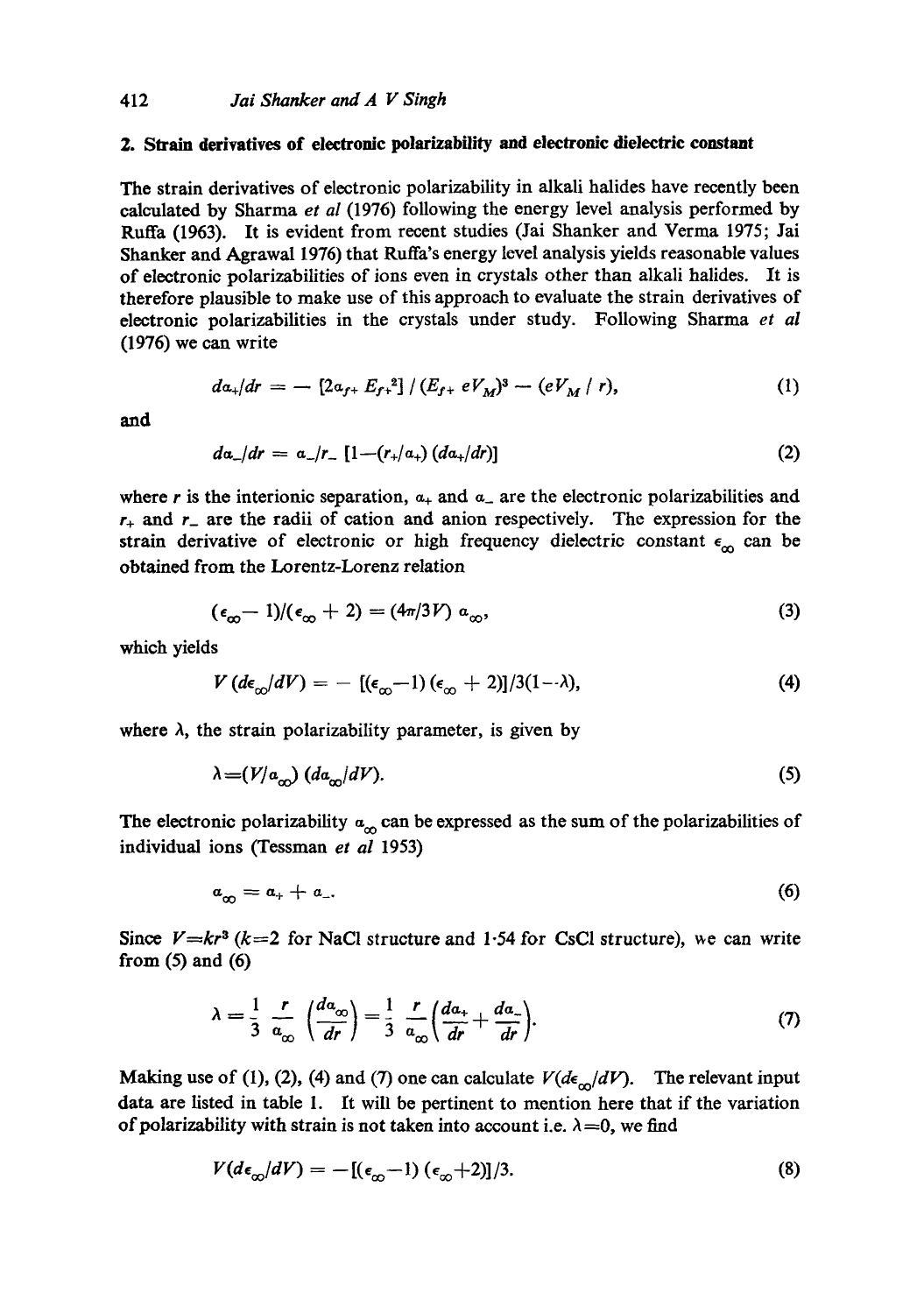| Crystal          | $(10^{-8}$ cm)                                 | J                           | $(10^{-24}$ cm <sup>3</sup> )<br>$a_{f+}$                                                                               | $eV_M$<br>E | r)<br>Er  | $(10^{-24}$ cm <sup>3</sup> )<br>$\mathbf{a}^{\dagger}$ | $(10^{-24}$ cm <sup>3</sup> )<br>$\mathbf{a}$ | $(10^{-8}$ cm)<br>$\mathbf{t}^+$ | $(10^{-8}$ cm)    |  |
|------------------|------------------------------------------------|-----------------------------|-------------------------------------------------------------------------------------------------------------------------|-------------|-----------|---------------------------------------------------------|-----------------------------------------------|----------------------------------|-------------------|--|
| AgCl             | 2.772c                                         | 3.929                       | 1.72                                                                                                                    | 90.6        | 54-23     | $2.48^{i}$                                              | 2.871                                         | 1.101                            | 1.671             |  |
| AgBr             | 2.884c                                         | 4.629                       | 1.72i                                                                                                                   | $8 - 73$    | 54.23     | 2.44                                                    | 3.691                                         | 1001                             | 1.79              |  |
| <b>G</b> SO      | 3.5714                                         | 2.639                       | $2.42^{i}$                                                                                                              | <b>FIT</b>  | 49.53     | 3.0154                                                  | 3.0639                                        | 1.90 <sub>p</sub>                | 1.65P             |  |
| CsBr             | 3.720 <sup>d</sup>                             | 2.789                       | $2.42^{t}$                                                                                                              | 6.83        | 49.53     | 3.0154                                                  | 4.2764                                        | 1.90 <sub>p</sub>                | 1.81P             |  |
| នី               | 3.9564                                         | 3.029                       | $2.42^{i}$                                                                                                              | 6.42        | 49.53     | 3.0154                                                  | 6.5179                                        | 1.90 <sub>p</sub>                | 2.05 <sub>p</sub> |  |
| $\overline{\Pi}$ | 3.33c                                          | 4.760                       | 3.50c                                                                                                                   | 7-63        | $50 - 13$ | 1.861                                                   | $2.67^{1}$                                    | 170                              | 1.631             |  |
| TiBr             | 3.44c                                          | 5.340                       | 3.50c                                                                                                                   | 7.38        | 50.13     | 4.801                                                   | 3.451                                         | 1.69i                            | $1.75^{t}$        |  |
| Ë                | 3.62c                                          | 7.73h                       | 3.50c                                                                                                                   | 7.02        | 50.13     | 4.731                                                   | $5 - 17$                                      | 1.681                            | इं                |  |
|                  | $c$ Mayer (1933b); $d$<br>q Pirenne Kartheuser | $(1964); p$ Sysio $(1969).$ | Tosi (1964); $g$ Lowndes and Martin (1969); $h$ Tessman et al (1953); $i$ Pauling (1927); $i$ Jai Shanker et al (1976); |             |           |                                                         |                                               |                                  |                   |  |

| :                    |
|----------------------|
|                      |
| or the               |
|                      |
|                      |
| data<br><del>d</del> |
| i<br>L               |
|                      |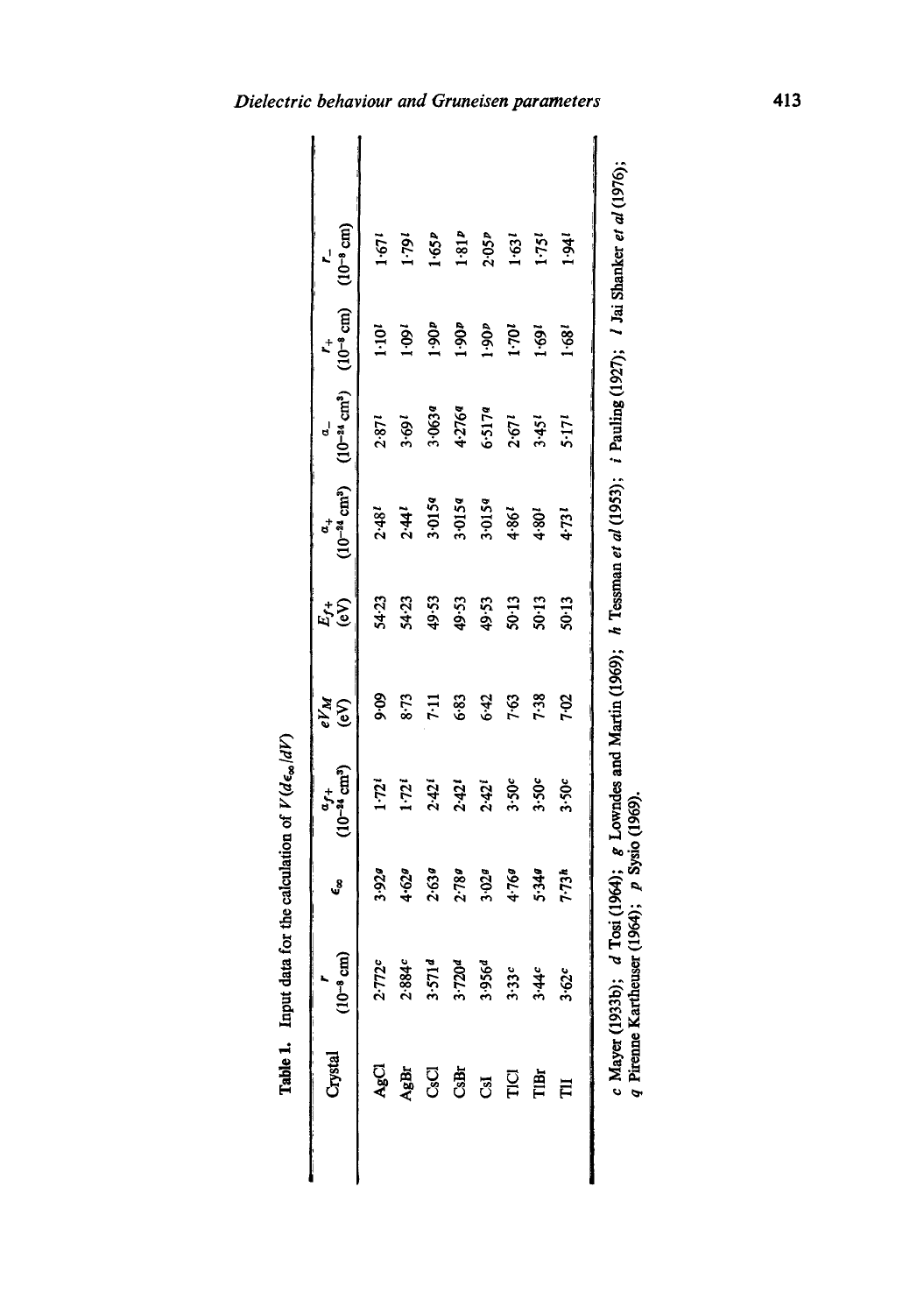|             |                                                                      |                                                                     |                                   | $V(d\epsilon_{\rm cm}/dV)$ |                                                   |
|-------------|----------------------------------------------------------------------|---------------------------------------------------------------------|-----------------------------------|----------------------------|---------------------------------------------------|
| Crystal     | $(da_{\perp}/dr)$<br>$(10^{-10}$ cm <sup>3</sup> )<br>equation $(1)$ | $(d\alpha_{-}/dr)$<br>$(10^{-16}$ cm <sup>2</sup> )<br>equation (2) | λ<br>equations<br>$(6)$ and $(7)$ | Calculated<br>equation (4) | Experimental<br>values based<br>on equation $(9)$ |
| AgCl        | $-0.36$                                                              | 1.99                                                                | 0.28                              | $-4.14$                    | $-1.76$                                           |
| AgBr        | $-0.32$                                                              | 2.36                                                                | 0.32                              | $-5.45$                    | $-1.99$                                           |
| CsCl        | $-0.31$                                                              | 2.22                                                                | 0.37                              | $-1.58$                    | $-1.02$                                           |
| CsBr        | $-0.28$                                                              | 2.78                                                                | 0.42                              | $-1.64$                    | $-1.25$                                           |
| CsI         | $-0.24$                                                              | 3.64                                                                | 0.47                              | $-1.78$                    | $-1.66$                                           |
| TICI        | $-0.52$                                                              | 1.94                                                                | 0.21                              | $-6.71$                    | $-5.20$                                           |
| <b>TIBr</b> | $-0.48$                                                              | 2.31                                                                | 0.25                              | $-7.95$                    | $-6.79$                                           |
| TII         | $-0.43$                                                              | 3.07                                                                | 0.32                              | $-14.82$                   |                                                   |

**Table 2.** Values of  $(da_+/dr)$ ,  $(da_-/dr)$ ,  $\lambda$  and  $V(de^{\infty}/dV)$ 

Equation (8) was used by Burstein and Smith (1948a, 1948b) to study the photoelastie behaviour of crystals. The experimental values of  $V(d\epsilon_{\alpha}/dV)$  can be derived from **the** data on photoelastio constants. Unfortunately the photoelastic constants have not been measured for the crystals under study. Mueller (1935) has, however, suggested that in the absence of such data, one can make use of the temperature dependence of dielectric constant. Lowndes and Martin (1969) have reported the temperature dependence of  $\epsilon_{\rm oo}$ . These data can be reduced to yield the strain derivatives of  $\epsilon_{\infty}$  using the relation

$$
V(d\epsilon_{\infty}/dV) = (1/\beta) \ (d\epsilon_{\infty}/dT), \tag{9}
$$

where  $\beta$  is the volume thermal expansion coefficient. A comparison of the calculated and experimental values is presented in table 2.

#### **3. Strain derivatives of static polarizability and static dielectric constant**

The static dielectric constant corresponds to the low frequency region where the polarization arising from the relative displacement of the ions also contributes to the polarizability. Following the Clausius-Mossotti relation one can express the static dielectric constant  $\epsilon_0$  as

$$
(\epsilon_0 - 1)/(\epsilon_0 + 2) = (4\pi/3V)\alpha_0 \tag{10}
$$

where  $a_0$ , the static polarizability, can be expressed as the sum of electronic and ionic polarizabilities

$$
a_0 = a_\infty + a_i. \tag{11}
$$

For  $a_i$ , which arises from the relative displacement of ions, one can write

$$
a_i = (Ze)^2/f \tag{12}
$$

where Ze is the ionic charge and f the short range force constant.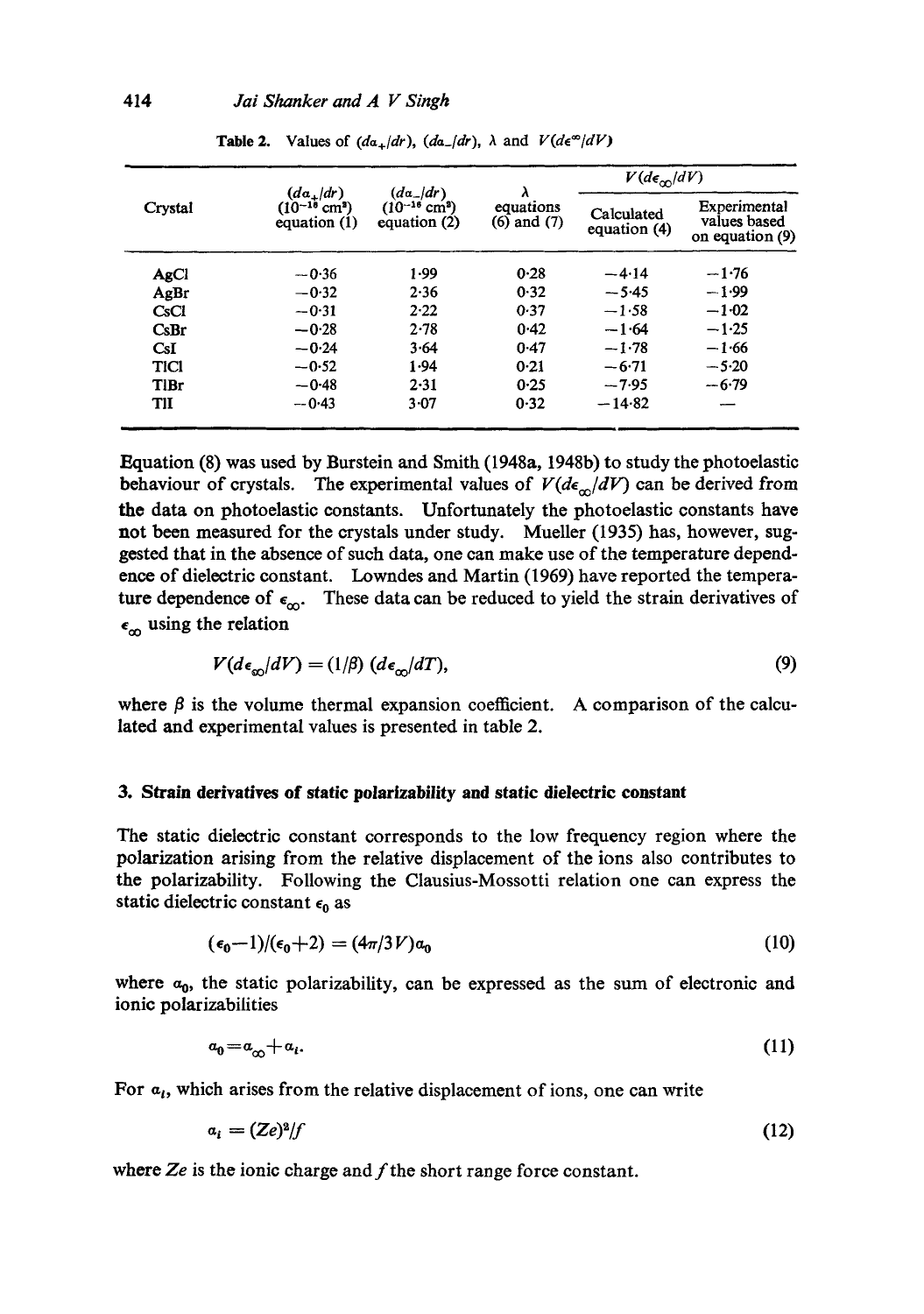Following expression for the strain derivative of  $\epsilon_0$  can be obtained from (10)

$$
V(d\epsilon_0/dV) = -\left[ (\epsilon_0 - 1) (\epsilon_0 + 2) \right] / 3 \left[ 1 - (V/a_0) (da_0/dV) \right]. \tag{13}
$$

From (11) we have

$$
(da_0/dV) = (da_{\infty}/dV) + (da_i/dV). \tag{14}
$$

The method for evaluating  $(d\alpha_{\infty}/dV)$  has been given in the preceding section. For estimating  $(da<sub>1</sub>/dV)$  we use (12) which yields

$$
(da_i/dV) = -(1/f) (df/dV)a_i.
$$
 (15)

From the theory of ionic crystals (Born and Huang 1954), we have

$$
f = (1/3) [\phi''(r) + (2/r) \phi'(r)], \qquad (16)
$$

so that

$$
\frac{V}{f}\left(\frac{df}{dV}\right) = \frac{r[\phi'''(r)+(2/r)\phi''(r)-(2/r^2\phi'(r))]}{3[\phi''(r)+(2/r)\phi'(r)]}
$$
\n(17)

where  $\phi'(r)$ ,  $\phi''(r)$  and  $\phi'''(r)$  are the first, second and third order derivatives of the short range energy  $\phi(r)$  with respect to r. The binding energy of an ionic crystal can be expressed as

$$
W = -(e^2\delta/r) + \phi(r) \tag{18}
$$

where  $\delta$  is the Madelung constant and

$$
\phi(r) = B(r) - (C/r^6) - (D/r^8). \tag{19}
$$

*B(r)* is the overlap repulsive energy, C and D are the van der Waals dipole-dipole and dipole-quadrupole coefficients. For  $B(r)$ , we adopt two potential functions, an inverse power law  $B_1 r^{-n}$  and the exponential law  $B_2 \exp(-r/\rho)$ . The repulsive parameters  $B_1$ ,  $B_2$ , n and  $\rho$  are derived from the Hildebrand equation of state (Tosi 1964). Values of C and D are taken from Mayer (1933a, 1933b). Values of  $f$  and *(df/dV)* calculated from (16) and (17) are given in table 3 along with the repulsive potential parameters. It may be pointed out here that the two potential functions lead to the same value for f as  $n = (r/\rho) - 1$ . Using the values of f,  $(V/f)$  (df/dV) and  $(da_{\infty}/dV)$  and taking the values of  $\epsilon_0$  from Lowndes and Martin (1969) and Samara (1968) we have calculated  $a_0$ ,  $(da_0/dV)$  and  $V(d\epsilon_0/dV)$  from (11)-(15). These are given in table 4 along with the experimental values.

## **4. Evaluation of the optic mode Gruneisen parameters**

Szigeti (1949, 1950) derived the following relation for the transverse optic mode frequency  $\omega_{TO}$ 

$$
\omega_{\text{TO}}^2 = f(\epsilon_\infty + 2)/\mu(\epsilon_0 + 2),\tag{20}
$$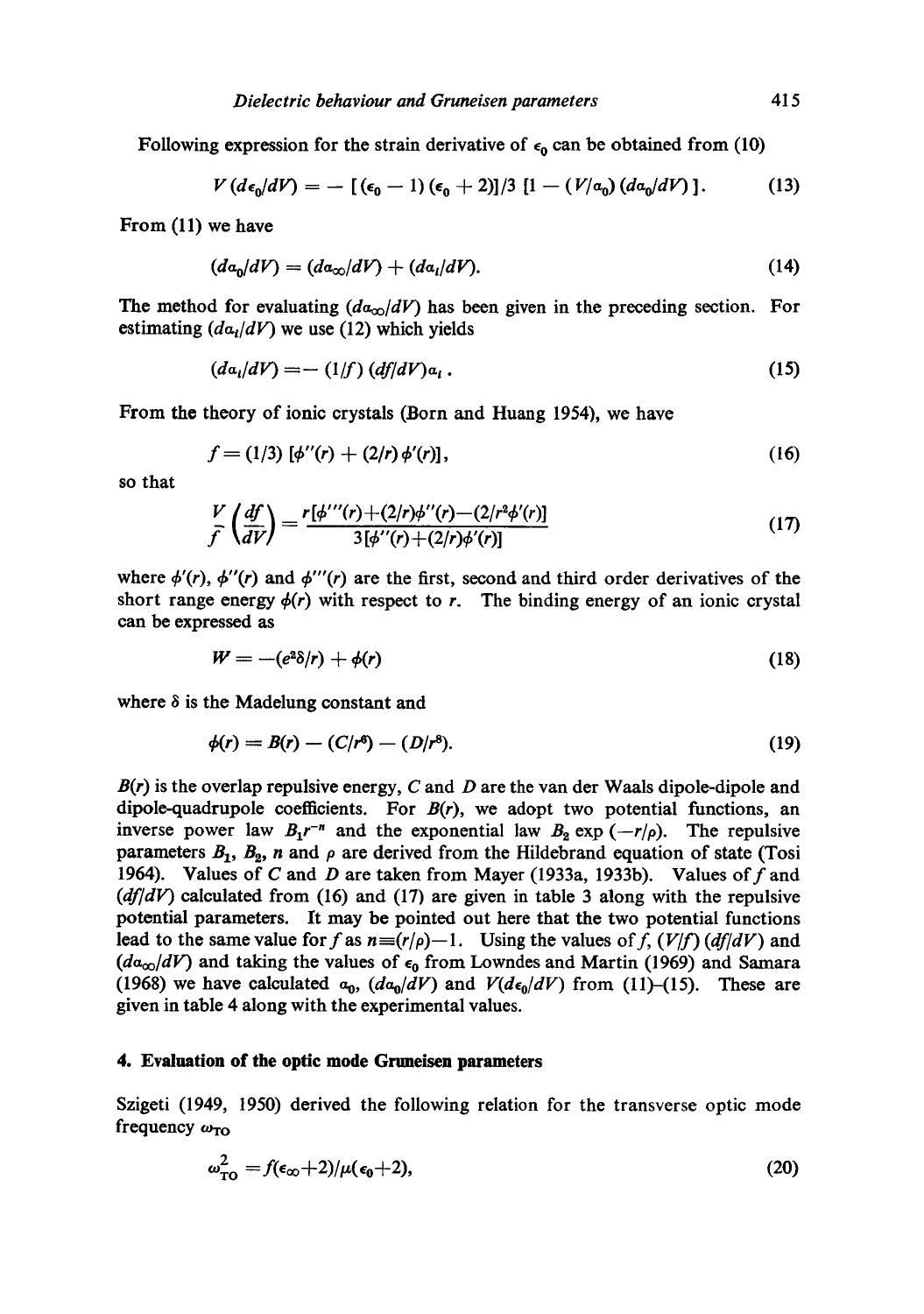| יזניונגי רגוניו                        |
|----------------------------------------|
| <b>.</b>                               |
| <b>Continued in the continued case</b> |
| <b>MONTH CONTROL</b>                   |
| $\vdots$                               |
| )<br>5<br>Î<br>Ť                       |
|                                        |
|                                        |

|                 |          | Born repulsive                                                           |                |                                       | parameters derived from |                        |       |                                         |                 | f(10 <sup>4</sup> dynes/cm) |                          |                     | (VIf) (dfldV)            |                     |
|-----------------|----------|--------------------------------------------------------------------------|----------------|---------------------------------------|-------------------------|------------------------|-------|-----------------------------------------|-----------------|-----------------------------|--------------------------|---------------------|--------------------------|---------------------|
| Crystal         |          | Elastic data                                                             |                |                                       |                         | Dielectric data        |       |                                         | Elastic<br>data | Dielectric<br>data          |                          | Elastic data        |                          | Dielectric data     |
|                 |          | $\begin{array}{ll} B_{1}r^{-n} & \rho(A) \\ \text{(ergs)} & \end{array}$ |                | $B_{\rm s}$ exp $(-r/\rho)$<br>(ergs) |                         | $B_1 r^{-n}$<br>(ergs) |       | $\rho(A)$ $B_2 \exp(-r/\rho)$<br>(ergs) |                 |                             | Inverse<br>Power<br>Form | Exponential<br>Form | Inverse<br>Power<br>Form | Exponential<br>Form |
| AgCl            | 9.38     | 2.89                                                                     | 0.267          | 2.61                                  | $10-43$                 | 2.60                   | 0.242 | 2.37                                    | $6-9$           | 8:15                        | $-4.20$                  | $-3.61$             | $-4.62$                  | $-4.07$             |
| AgBr            | 949      | 2.78                                                                     | 0.275          | 2.52                                  | 11:30                   | 2.34                   | 0.234 | 2.14                                    | 6.29            | 8:21                        | $-4.25$                  | $-3.67$             | $-4.95$                  | $-4.43$             |
| <b>GO</b>       | 9.55     | $1 - 73$                                                                 | 0.338          | 1.56                                  | 12.88                   | <b>128</b>             | 0.257 | $\frac{9}{2}$                           | 2.97            | 44                          | $-4.10$                  | $-3.59$             | $-5.31$                  | $-4.86$             |
| CsBr            | $9 - 72$ | 1.68                                                                     | 0.347<br>0.366 | 1.52                                  | 13.77                   | 1:19                   | 0.252 | Ξ                                       | 2.74            | 4.33                        | $-4.19$                  | $-3.67$             | $-5.65$                  | $-5:21$             |
| <b>GI</b>       | 9.80     | 1.60                                                                     |                | 1.45                                  | 15.11                   | $\ddot{a}$             | 0.245 | <b>G-0</b>                              | 2.33            | $\frac{11}{4}$              | $-4.23$                  | $-3.72$             | $-6.14$                  | $-5.70$             |
| T <sub>CI</sub> | 8.54     | 2.82                                                                     | 0.349          | 2.53                                  | 11.28                   | 2.13                   | 0.271 | $\frac{36}{2}$                          | 3:55            | 5.54                        | $-3.89$                  | $-3.24$             | $-4.99$                  | $-4.45$             |
| TIBI            | 8.60     | 2.77                                                                     | 0.358          | 2.48                                  | 10.97                   | 2:17                   | 0.287 | <b>1.98</b>                             | 3.28            | 4.87                        | $-4.19$                  | $-3.28$             | 4.88                     | $-4.34$             |
| Ħ               | 8.56     | 2.77                                                                     | 0.378          | 2.48                                  | 14.08                   | <u>့</u>               | 0.240 | 1.57                                    | 2.86            | 6:30                        | $-3.94$                  | $-3:27$             | $-6.06$                  | $-5.57$             |
|                 |          |                                                                          |                |                                       |                         |                        |       |                                         |                 |                             |                          |                     |                          |                     |

**4~** 

Jai Shanker and A V Singh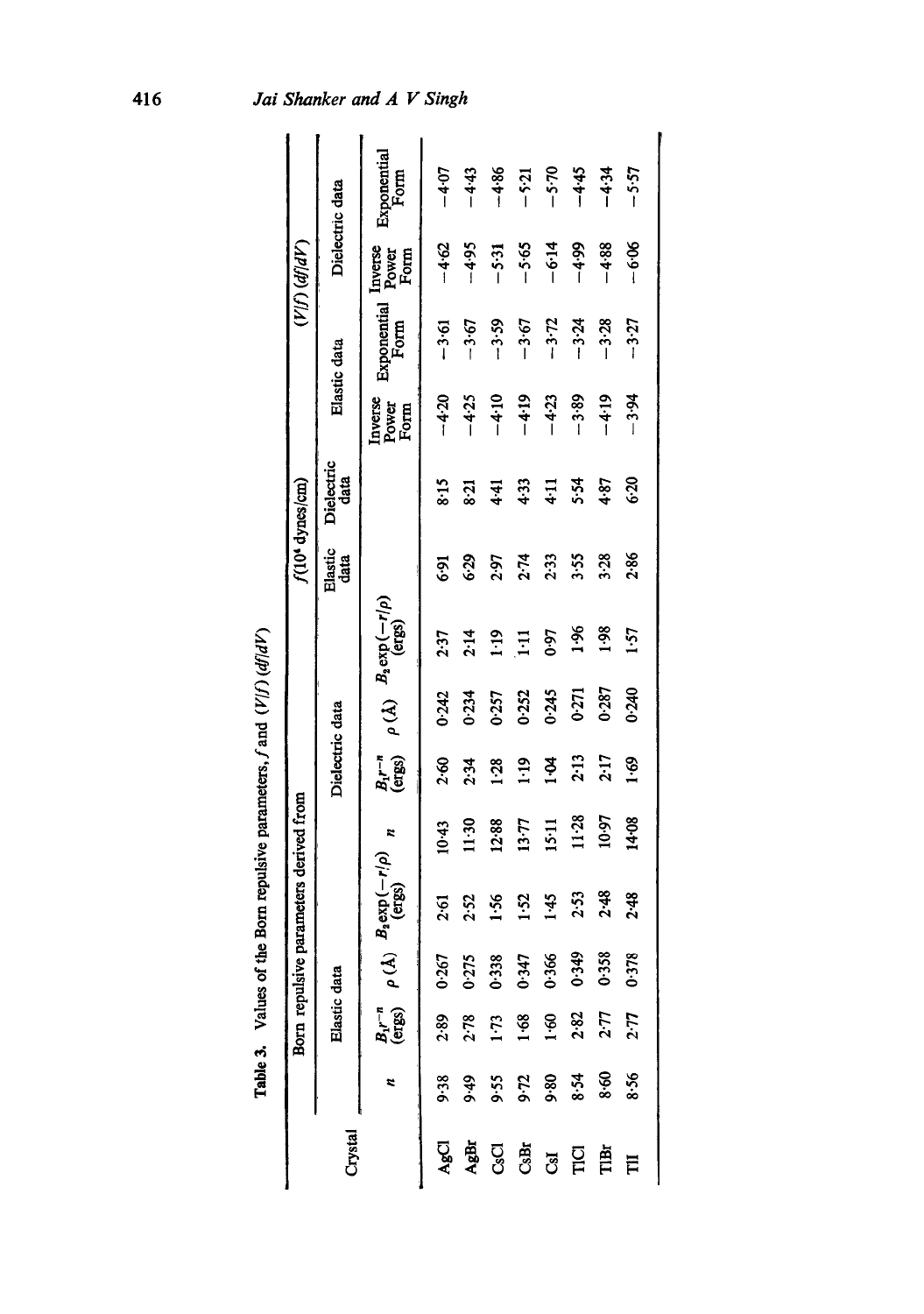| ֚֚֬           |
|---------------|
| i<br>ĭ        |
| È.            |
| కే            |
| ਨ             |
| į<br>ì        |
| ÷             |
| $\frac{1}{2}$ |

|                                        |                                                   | $a_0(10^{-24}$ cm <sup>3</sup> ) |                          |                                                   | $d\,a_0/d\,V$              |                          |                                                                                  |                          |                          | V(de <sub>o</sub> /dV)              |                          |                       |
|----------------------------------------|---------------------------------------------------|----------------------------------|--------------------------|---------------------------------------------------|----------------------------|--------------------------|----------------------------------------------------------------------------------|--------------------------|--------------------------|-------------------------------------|--------------------------|-----------------------|
|                                        |                                                   |                                  |                          | Elastic data                                      |                            | Dielectric data          |                                                                                  |                          | Elastic data             | Dielectric data                     |                          |                       |
| Crystal                                | Elastic<br>data                                   | Dielectric<br>data               | Inverse<br>Power<br>Form | Expon-<br>ential<br>Form                          | Inverse<br>Power<br>Form   | Expon-<br>ential<br>Form | Experimental<br>mental<br>values<br>valcume eqs<br>dated<br>from eqs<br>from eqs | Inverse<br>Power<br>Form | Expon-<br>ential<br>Form | Inverse<br>Power<br>Form            | Expon-<br>ential<br>Form | Experi-<br>mental     |
| AgCI                                   | 8.68                                              | 7.85                             | 0.36                     | 0.32                                              | 0.34                       | 0.30                     | $\dot{a}$                                                                        | 34.86                    | 24.87                    | 38.04                               | 29.12                    | 62.66ª                |
| AgBr                                   |                                                   | $9 - 07$                         | 0.36                     | $0 - 32$                                          | 0.33                       | 0.30                     | 0.43                                                                             | 43.39                    | $31 - 22$                | 41.29                               | 32.27                    |                       |
|                                        |                                                   | 1.13                             | 0.48                     | $0 - 43$                                          |                            | 0.39                     | 0.30                                                                             |                          | 20.66                    |                                     | 26.32                    | $70.57a$<br>15.79 $c$ |
| C <sub>S</sub> Br<br>C <sub>S</sub> Br |                                                   | 2.37                             | 0.48                     | 0.43                                              | $6.43$<br>$6.43$<br>$6.43$ | 0.39                     | 0.30                                                                             | 25.79<br>23.46<br>21.87  | 18.92                    | $30 - 12$<br>$27 - 43$<br>$25 - 77$ | 24.29                    | 14.74c                |
|                                        |                                                   | $14 - 77$                        | $6*0$                    | $0 - 43$                                          |                            | 0.38                     | 0.27                                                                             |                          | $17.77$                  |                                     | $23 - 13$                | $11.36c$              |
| <b>SPE</b>                             |                                                   | $11 - 71$                        | 0.47                     | 0.40                                              | 0.39                       | 0.35                     | 0.29                                                                             | 330.19                   | 220.86                   | 329.33                              | 260.30                   | 119.71ª               |
|                                        | 9.79<br>13.83<br>15.71<br>14.02<br>17.95<br>17.95 | 13.58                            | 0.50                     | 0.40                                              | 0.40                       | 0.36                     | 0.29                                                                             | 332.76                   | 200.99                   | 271.68                              | 210.12                   | 113.06ª               |
| Ħ                                      |                                                   | 15.78                            | 0.48                     | $0 - 40$                                          | 0.35                       | 0.33                     | 0:27                                                                             | 282.27                   | 191.60                   | 189.51                              | 154.66                   | 74.516                |
|                                        | $a -$ Lowndes (1972)                              |                                  |                          | $b$ -Samara (1968) $c$ -Lowndes and Martin (1970) |                            |                          |                                                                                  |                          |                          |                                     |                          |                       |

# Dielectric behaviour and Gruneisen parameters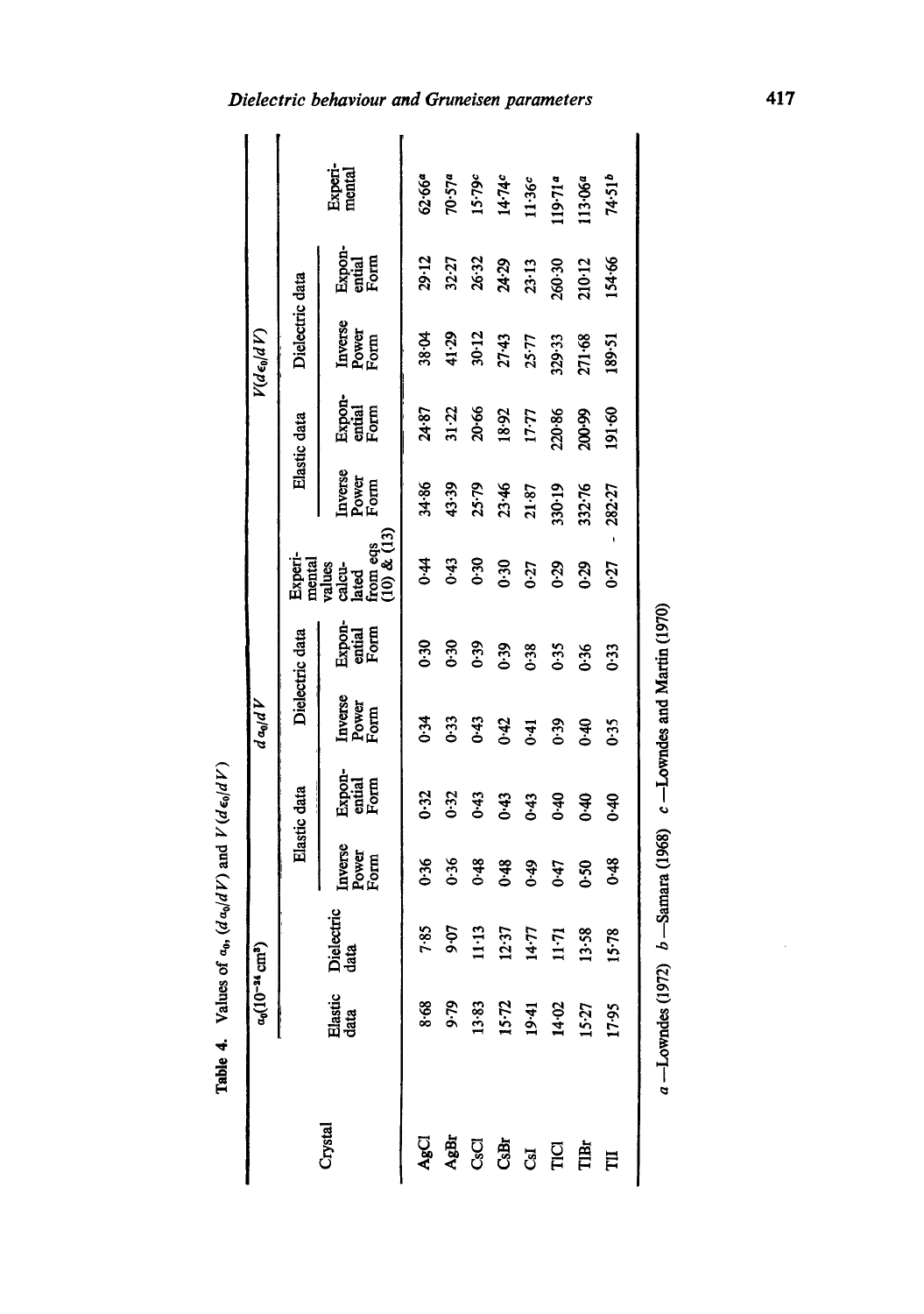| $\omega_{\rm TO} (10^{18} \text{ s}^{-1})$ |  |                               | ντο                           |                               |                             |                                |                               |                     | ρτ <sub>κ</sub>               |                                          |                               | Α١                  |                         |                         |                   |
|--------------------------------------------|--|-------------------------------|-------------------------------|-------------------------------|-----------------------------|--------------------------------|-------------------------------|---------------------|-------------------------------|------------------------------------------|-------------------------------|---------------------|-------------------------|-------------------------|-------------------|
|                                            |  | Elastic data                  |                               |                               | Dielectric data             |                                | Elastic Data                  |                     | Dielectric data               |                                          | Elastic data                  |                     | Dielectric data         |                         |                   |
| Di-<br>electric Experi-<br>data            |  | se<br>Power<br>Inver-<br>Form | Expo-<br>nen-<br>Form<br>Form | Inver-<br>se<br>Power<br>Form | Exp-<br>nei<br>Form<br>Form | Experi-<br>mental <sup>b</sup> | se<br>Power<br>Form<br>Inver- | Esta<br>Bata<br>Fom | se<br>Power<br>Form<br>Inver- | Expo-<br>$\frac{d}{d}$ and $\frac{d}{d}$ | se<br>Power<br>Form<br>Inver- | Expo-<br>tia<br>Eaf | Power<br>Form<br>Inver- | Expo-<br>Form<br>ទ្ធឆ្ន | $\lambda_{\rm G}$ |
| 6.1<br>2.88                                |  | 4.63                          | 4.34                          | 4.84                          | 4.57                        | 4.34±0.16                      | $\frac{60}{1}$                | $\frac{30}{2}$      | នី                            | 1.53                                     | 2.39                          | 200                 | 2.59                    | 2.32                    | 1.97              |
| 472<br>1.50<br>2:22                        |  |                               | 4.43                          | 5.07                          | 4.81                        | 4.41±0.19                      | 1.67                          | 1.37                | 2.02                          | 1.75                                     | \$7.2                         | 2.20                | 2.85                    | 2.58                    | ვ.<br>ა           |
| 1.87<br>2:21                               |  | 3.04                          | 2.79                          | 3.65                          | 3.42                        | 3.14±0.10                      | $\vec{\mathbf{z}}$            | $3 - 1$             | 2.32                          | 2.09                                     | 2.08                          | 1.82                | 2.68                    | 2.46                    | 2:14              |
| 3.08<br>1.38<br>$1 - 70$                   |  |                               | 2.82                          | 3.81                          | 3:58                        | 2.74±0.05                      | 1.74                          | 64.1                | 2.48                          | 2:25                                     | 2.14                          | 1.88                | 2.87                    | 2.64                    | 2:14              |
| 2.95<br>1:17<br>$1 - 50$                   |  |                               | 2.69                          | œ.€                           | 3.68                        | $2.42 \pm 0.08$                | 1.80                          | 1.54                | 2.75                          | 2.54                                     | 2:16                          | $\overline{16.1}$   | 3:12                    | 2.90                    | 2.16              |
| \$6.<br>$\ddot{E}$<br>1.47                 |  |                               | $3 - 73$                      | 4.61                          | 4:34                        | $3.62 + 0.20$                  | 1.68                          | 1:35                | 2:22                          | $\frac{36}{1}$                           | 1.98                          | 1.66                | 2.53                    | 2.26                    | I                 |
| 6.6<br>1.07                                |  | $-1.50$                       | 3.85                          | 4.65                          | 4.37                        | 91.0千0£4                       | 1.81                          | 1:35                | 2:15                          | 1.88                                     | 2.18                          | <b>E-1</b>          | 2.53                    | 2.25                    | I                 |
| 1:21                                       |  | 16.5                          | 3.57                          | 4.97                          | 4.72                        | l                              | $69 - 1$                      | 1.36                | 2.75                          | 2.51                                     | 2:15                          | 1.82                | 3:21                    | 2.97                    |                   |
|                                            |  |                               |                               |                               |                             |                                |                               |                     |                               |                                          |                               |                     |                         |                         |                   |

a --Lowndes and Martin (1969) b --Lowndes and Rastogi (1976)

a --Lowndes and Martin (1969) b --Lowndes and Rastogi (1976)

Table 5. Values of  $\omega_{\text{TO}}$ ,  $\gamma_{\text{TO}}$ ,  $\gamma_{\text{LO}}$ ,  $\bar{\gamma}$  and  $\gamma_G$ Table 5. Values of  $\omega_{\text{TO}}$ ,  $\gamma_{\text{LO}}$ ,  $\gamma$  and  $\gamma_{\text{C}}$ 

Jai Shanker and A V Singh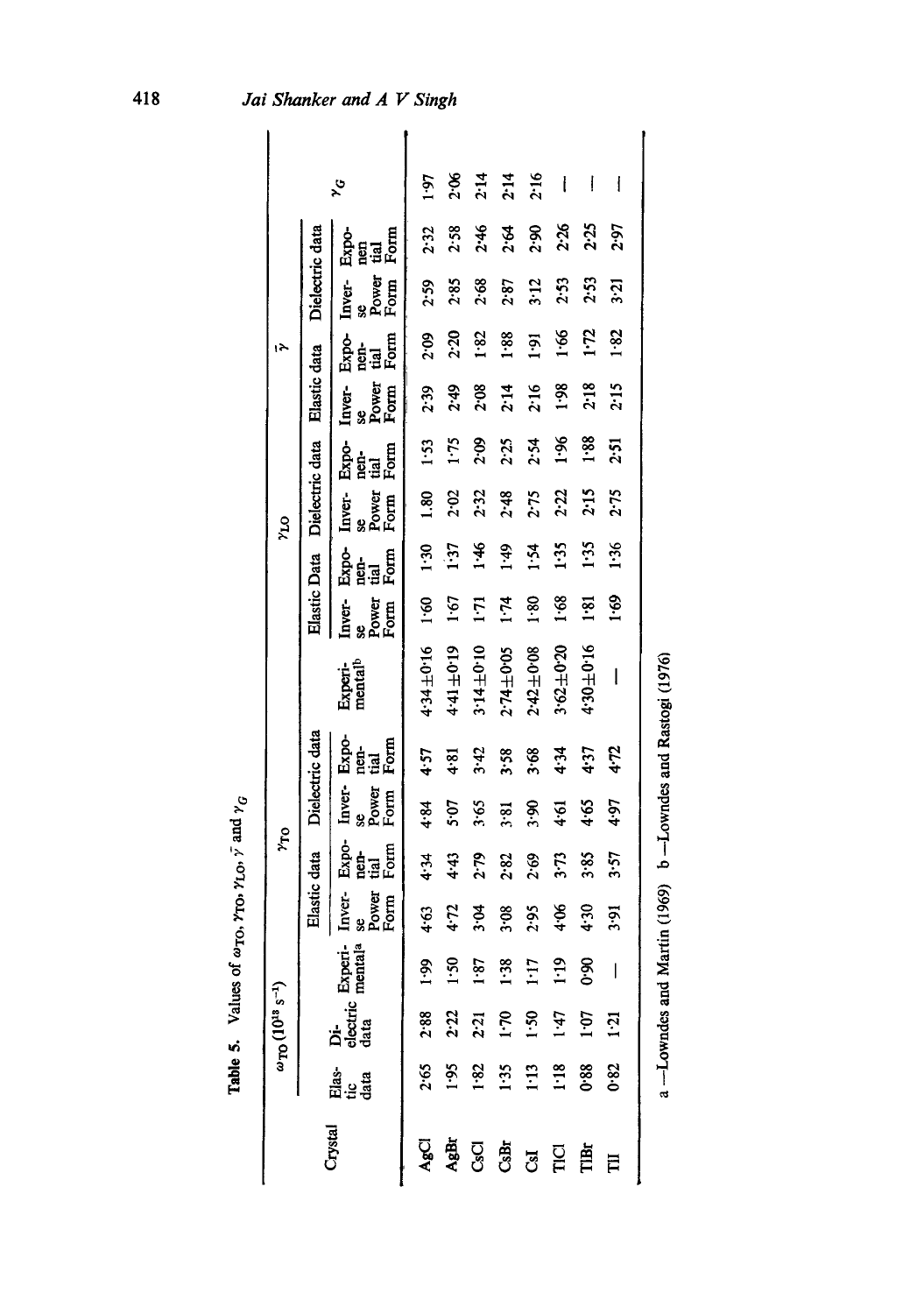where  $\mu$  is the reduced mass per ion pair. Using the values of f,  $\epsilon_0$  and  $\epsilon_{\infty}$  one can evaluate  $\omega_{TO}$  from (20). Values of  $\omega_{TO}$  thus calculated present close agreement with experimental data (table 5).

The following expression for the transverse optic mode Gruneisen parameter  $\gamma_{\text{TO}}$ can be obtained from (20)

$$
\gamma_{\text{TO}} = -\frac{V}{\omega_{\text{TO}}} \left( \frac{d\omega_{\text{TO}}}{dV} \right) = -\frac{1}{2} \left[ \frac{V}{f} \left( \frac{df}{dV} \right) - \frac{V}{(\epsilon_0 + 2)} \left( \frac{d\epsilon_0}{dV} \right) + \frac{V}{(\epsilon_\infty + 2)} \left( \frac{d\epsilon_\infty}{dV} \right) \right]. \tag{21}
$$

From the LST (Lyddane *et al* 1941) relation we have

$$
(\omega_{\mathbf{LO}}/\omega_{\mathbf{TO}})^2 = (\epsilon_0/\epsilon_\infty),\tag{22}
$$

where  $\omega_{LO}$  is the longitudinal optic mode frequency. Equation (22) yields

$$
\gamma_{\rm LO} = \gamma_{\rm TO} - \frac{1}{2} \left[ \frac{V}{\epsilon_0} \left( \frac{d\epsilon_0}{dV} \right) - \frac{V}{\epsilon_{\infty}} \left( \frac{d\epsilon_{\infty}}{dV} \right) \right]. \tag{23}
$$

Values of  $\gamma_{\text{TO}}$  and  $\gamma_{\text{LO}}$  calculated from (21) and (23) are given in table 5 along with available experimental data. An average value of the Gruneisen parameter  $(\bar{y})$  can be obtained from the method suggested by Barren (1955, 1957) and adopted by Madan (1971). Following these investigators one can write

$$
\bar{\gamma} = \frac{\gamma_{\rm T0}\omega_{\rm T0}^2 + \gamma_{\rm LO}\omega_{\rm LO}^2}{\omega_{\rm T0}^2 + \omega_{\rm LO}^2}.
$$
\n(24)

Values of  $\tilde{\gamma}$  calculated from (24) are given in table 5. The Gruneisen parameter is an important and useful quantity related to the thermal and elastic properties of solids. Values of this parameter can also be derived from the thermoelastic data using the relation

$$
\gamma_{\rm G} = (\beta V/\chi_{\rm T} C_{\rm o}),\tag{25}
$$

where  $\chi_T$  is the isothermal compressibility and  $C_p$  the specific heat at constant volume. It is interesting to compare  $\bar{\gamma}$  and  $\gamma_G$  obtained from (24) and (25) respectively (table 5).

### **5. Results and discussion**

In the present study we have considered eight crystals of heavier metal halides with NaCl and CsCI structures. It is found that the values of the strain polarizability parameter  $\lambda$  are less than 1 and those of  $V(d\epsilon_{\infty}/dV)$  are negative for all the crystals under study. This implies that the high frequency dielectric constant increases with pressure. In this respect the crystals under consideration are similar to NaCl structrue alkali halides (Sharma *et a11976).* It should be noted that the experimental values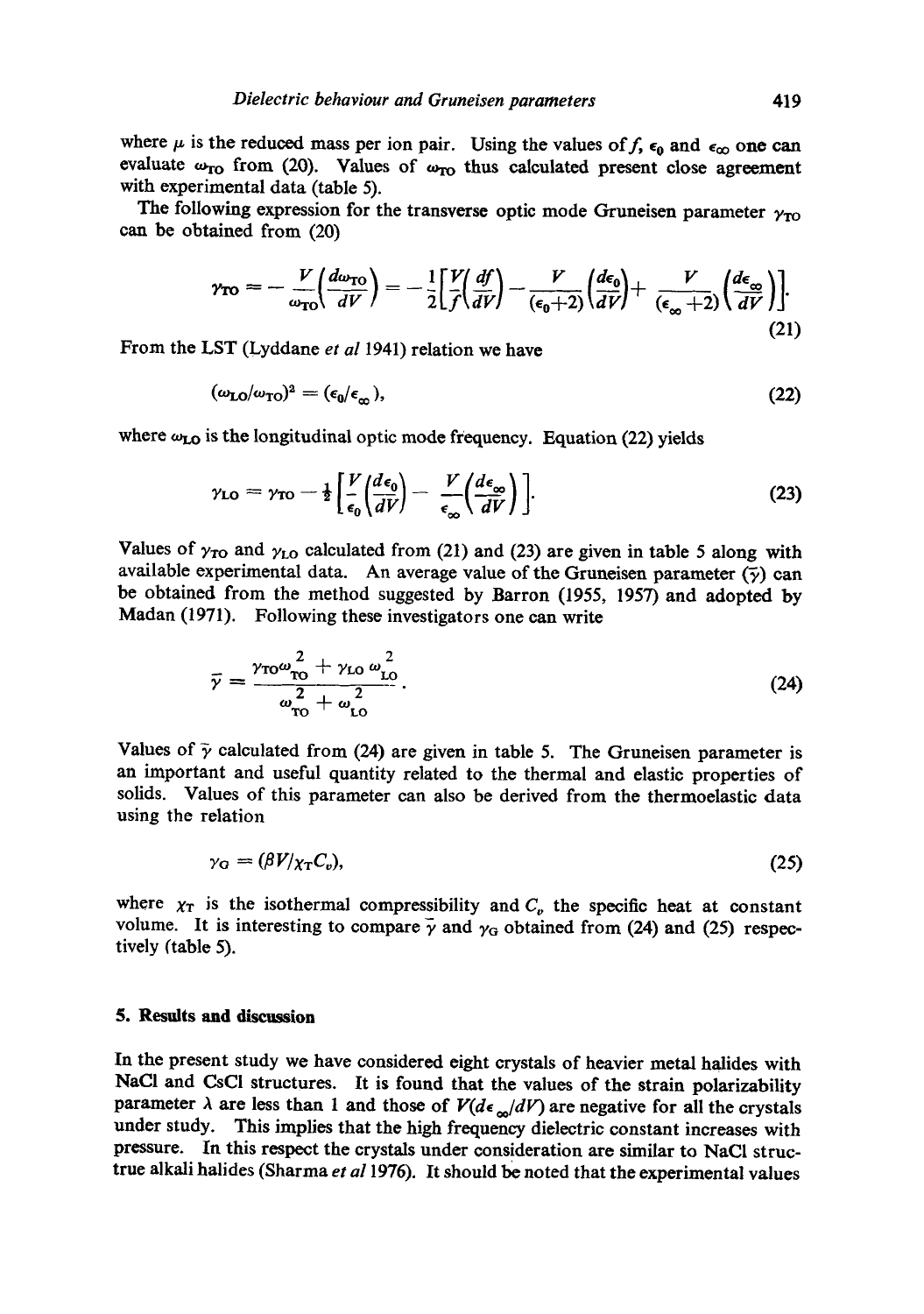of  $V(d\epsilon_{\alpha}/dV)$  are smaller than the calculated ones. This discrepancy is due to the fact that there is some purely temperature dependent contribution of the polarizability. The values quoted as experimental (table 2) are derived from the temperature dependence of  $\epsilon_{\infty}$  using (9). In fact, the change in electronic polarizabilities of ions due to the change in temperature arises from (i) purely volume dependent contribution and (ii) purely temperature dependent contribution (Vedam *et a11975).* Equation (9) holds strictly only if contribution (ii) is zero. A comparison of calculated values with those obtained from (9) reveals that the temperature dependence of electronic polarizability at constant volume is relatively larger in AgC1 and AgBr than that in caesium and thallium halides.

It is observed from table 4 that  $a_0$ ,  $(da_0/dV)$  and  $V(de_0/dV)$  calculated in the present study show significant deviations from the experimental values. This suggests that the Born model analysis is not adequate for the crystals under study. It is pertinent to mention here that the strain dependence of  $\epsilon_{\infty}$  and  $\epsilon_0$  for Cs halides were first calculated by Srinivasan and Srinivasan (1973) using an ion polarizable shell model. These investigators used an exponential form of the Born repulsive energy and found that the calculated  $(1/\epsilon_0)$  *(de<sub>0</sub>/dP)* were about 70 to 100% more than the measured values. This result agrees with our predictions for CsCI, CsBr and CsI (table 4). It should be emphasized that in calculating the values of  $a_t$  and  $(da_t/dV)$  the charge on the ions has been considered to be Ze with  $Z = 1$  and e the electronic charge. In fact the classical theory cannot explain the dielectric behaviour of ionic crystals unless the effective charge parameter is introduced for ions (Szigeti 1949, 1950). If  $Z^*e$  be the effective ionic charge,  $(12)$  will be modified to

$$
a_i = (Z^*e)^2/f. \tag{26}
$$

Values of  $Z^*$  which will yield  $a_i$  and  $a_0$  in agreement with experiment are listed in table 6 and compared with the effective charge parameter calculated by Lowndes and Martin (1969) using experimental data on  $\epsilon_0$ ,  $\epsilon_{\infty}$  and  $\omega_{\text{TO}}$  and making use of the Szigeti relation

$$
\epsilon_0 - \epsilon_\infty = [4\pi (Z^*e)^2/9V] \left[ (\epsilon_\infty + 2)^2 / \mu \omega_{\text{TO}}^2 \right]. \tag{27}
$$

Equation (26) leads to the following expression

$$
\frac{da_i}{dV} = 2 \frac{a_i}{Z^*} \left( \frac{dZ^*}{dV} \right) - \frac{a_i}{f} \left( \frac{df}{dV} \right). \tag{28}
$$

Values of  $(dZ^*/dV)$  which produce  $(da_i/dV)$  or  $(da_0/dV)$  in agreement with experiment, are given in table 6. One can also evaluate *(dZ\*/dV)* by taking the volume derivative of (27) which yields

$$
\frac{V}{Z^*} \left( \frac{dZ^*}{dV} \right) = \frac{1}{2} - \gamma_{\text{TO}} - \left[ \frac{1}{(\epsilon_{\infty} + 2)} + \frac{1}{2(\epsilon_0 - \epsilon_{\infty})} \right] V \left( \frac{d\epsilon_{\infty}}{dV} \right)
$$

$$
+ \frac{V}{2(\epsilon_0 - \epsilon_{\infty})} \left( \frac{d\epsilon_0}{dV} \right). \tag{29}
$$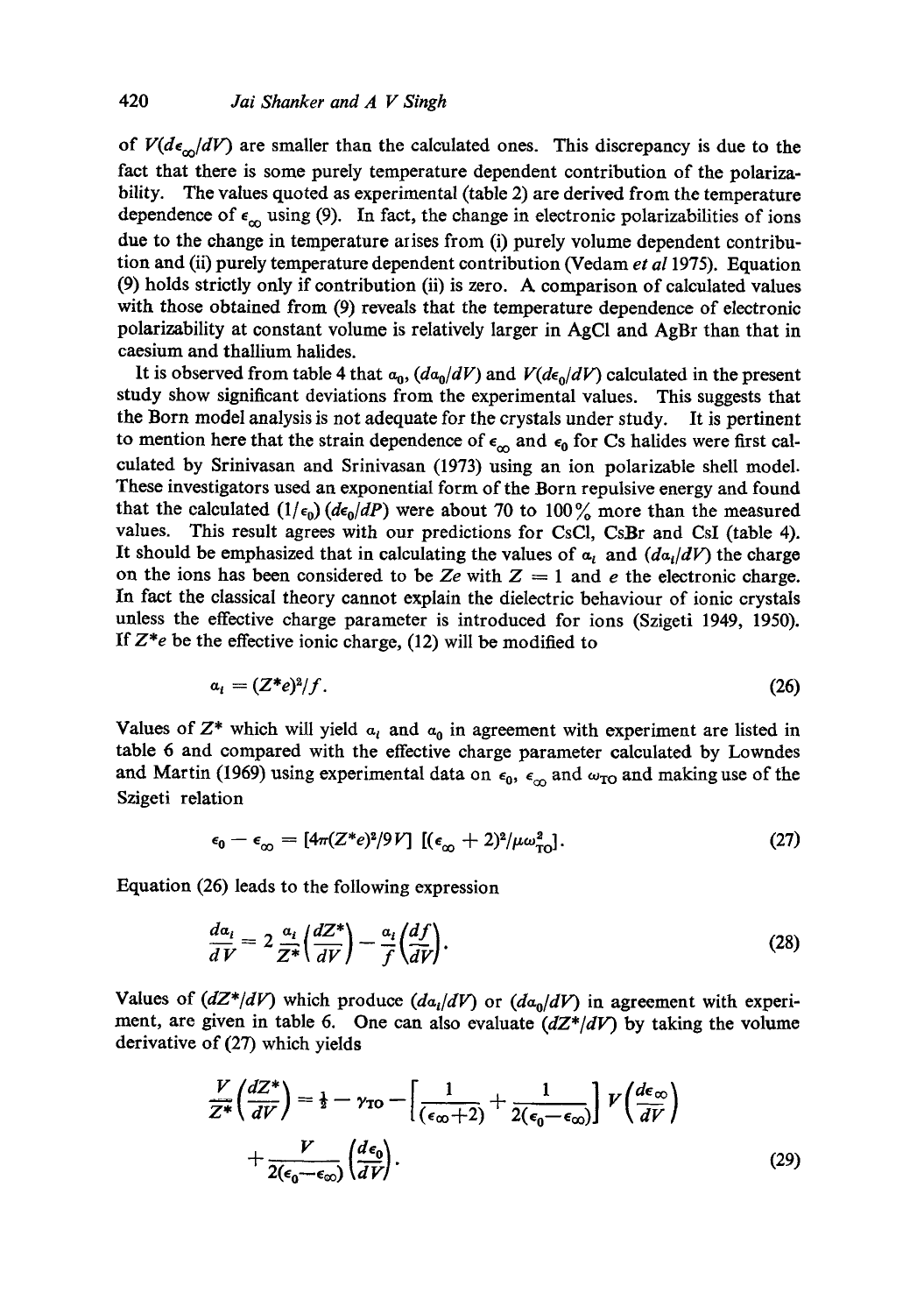|             |                                              | $Z^*$                                               |                                   | $(V Z^*)$ $[(dZ^*)/(dV)]$                  |                                           |
|-------------|----------------------------------------------|-----------------------------------------------------|-----------------------------------|--------------------------------------------|-------------------------------------------|
| Crystal     | Calculated<br>equations<br>$(12)$ and $(26)$ | Experimental<br>(Lowndes and<br><b>Martin 1969)</b> | Inverse<br>Power<br>equation (28) | Exponential<br>power Form<br>equation (28) | Experimental<br>based on<br>equation (29) |
| AgCl        | 0.92                                         | 0.69                                                | 0.62                              | 0.92                                       | 0.90                                      |
| AgBr        | 0.88                                         | 0.68                                                | 0.73                              | $1-02$                                     | $1-04$                                    |
| CsC1        | 0.82                                         | 0.85                                                | $-0.37$                           | $-0.11$                                    | $-0.47$                                   |
| CsBr        | 0.80                                         | 0.82                                                | $-0.25$                           | $0 - 01$                                   | $0 - 08$                                  |
| CsI         | 0.75                                         | 0.78                                                | $-0.27$                           | $-0.02$                                    | 0.25                                      |
| TICI        | $0 - 80$                                     | 0.87                                                | $-0.31$                           | $0 - 02$                                   | $-0.09$                                   |
| <b>TIBr</b> | 0.82                                         | 0.86                                                | $-0.47$                           | $-0.02$                                    | $-0.44$                                   |

**Table 6.** Values of  $Z^*$  and  $(V/Z^*)$   $(dZ^*/dV)$ 

A comparison of  $(V/Z^*)$   $(dZ^*/dV)$  obtained from (28) and (29) is presented in table 6. Values of  $\omega_{\text{TO}}$  and  $\gamma_{\text{TO}}$  reported in table 5 present good agreement with recent experimental data. Value of  $\gamma_{\text{LO}}$  is smaller than  $\gamma_{\text{TO}}$  for the crystals under study. It is interesting to mention here that the optic mode Gruneisen parameters of TIBr were calculated by Srinivasan *et al* (1975) using a variable charge shell model. Their values for  $\gamma_{\text{TO}}$  and  $\gamma_{\text{LO}}$  are respectively 4.05 and 1.05 and in good agreement with our results.

An alternative explanation of the discrepancy between calculated and experimental  $a_i$  can also be provided without introducing the concept of the effective charge parameter. This can be done by deriving the Born repulsive parameters from the values of  $a_{\iota}$  corresponding to the experimental data of static dielectric constant as suggestep by Boswarva and Simpson (1973). The parameters thus obtained are given in table 3. These differ significantly from the corresponding parameters derived from the compressibility data (table 3). It has been argued by Boswarva and Simpson that for studying the dielectric behaviour of ionic crystals one should make use of the short range parameters based on dielectric data. In view of this argument the calculations for  $(d\alpha_0/dV)$ ,  $V(d\epsilon_0/dV)$ ,  $\omega_{\text{TO}}$ ,  $\gamma_{\text{TO}}$ ,  $\gamma_{\text{LO}}$  and  $\bar{\gamma}$  have been repeated using the dielectric parameters. The results have been included in tables 4 and 5. We observe from there that the use of dielectric parameters does not improve the agreement between the experimental and calculated values of  $V(d\epsilon_0/dV)$  and  $\gamma_{\text{TO}}$ . It is therefore evident that the dielectric behaviour of the crystals under study is better explained by introducing the concept of effective charge parameter in the theory of dielectric polarization.

## **6. Conclusions**

We have thus presented an analysis of the strain dependence of dielectric constants and optic mode frequencies of the halides of silver, caesium and thallium using the Born model and the Szigeti relations. The calculated values of  $V(d\epsilon_{\infty}/dV)$  and  $\gamma_{\text{TO}}$ are found to be consistent with experimental data. It has been demonstrated that consideration of the effective charge parameter and its volume dependence is essential to explain the static polarizability and its variation under hydrostatic pressure.